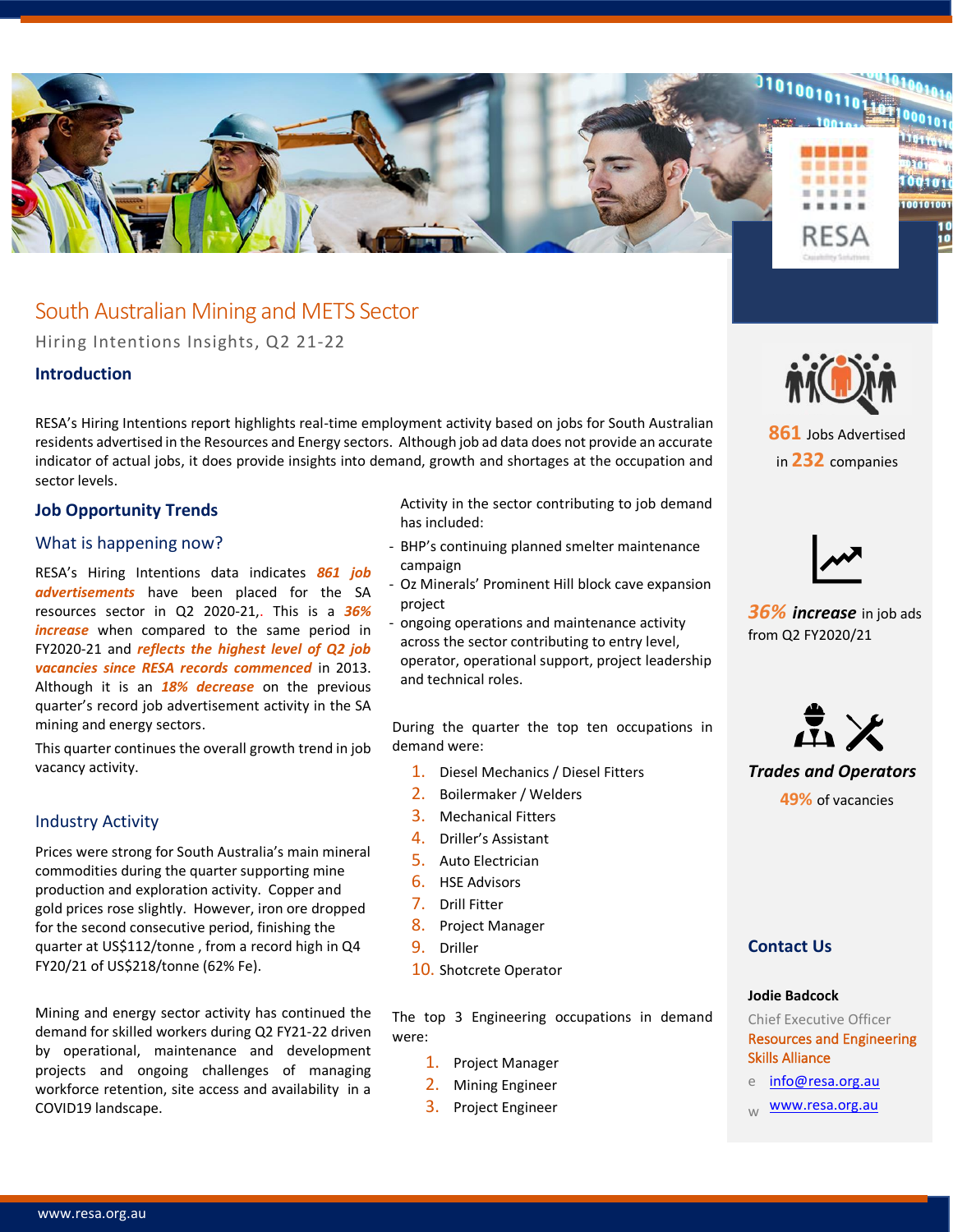# South Australian Mining and METS Sector

Hiring Intentions Data – Q2 21-22



Q2 FY21-22 jobs advertised reflects *continuing growth with highest Q2 demand* in the South Australian mining and energy sectors since RESA records commenced in 2013



\*Job vacancies identified as **non-metro** includes occupations managed from a metropolitan location but usually undertaken in a nonmetropolitan region. eg: drillers, dump truck operators.

### Regional Distribution

The distribution of vacancies across the state has remained consistent in Q2 FY21-22. Adelaide advertised jobs represented 68% of the total, however 50% were for occupations more likely to be undertaken in regional SA.

38 job opportunities advertised in South Australia (not included in total) were for positions requiring relocation interstate or overseas, an increase from the previous quarter resulting in a ratio of 22:1 for SA based jobs to interstate/overseas. External (non SA based) demand is for heavy diesel & mechanical maintenance trades, operators, drilling operations and mining engineers– continuing the challenge for SA operations in retaining these high demand and highly skilled personnel.